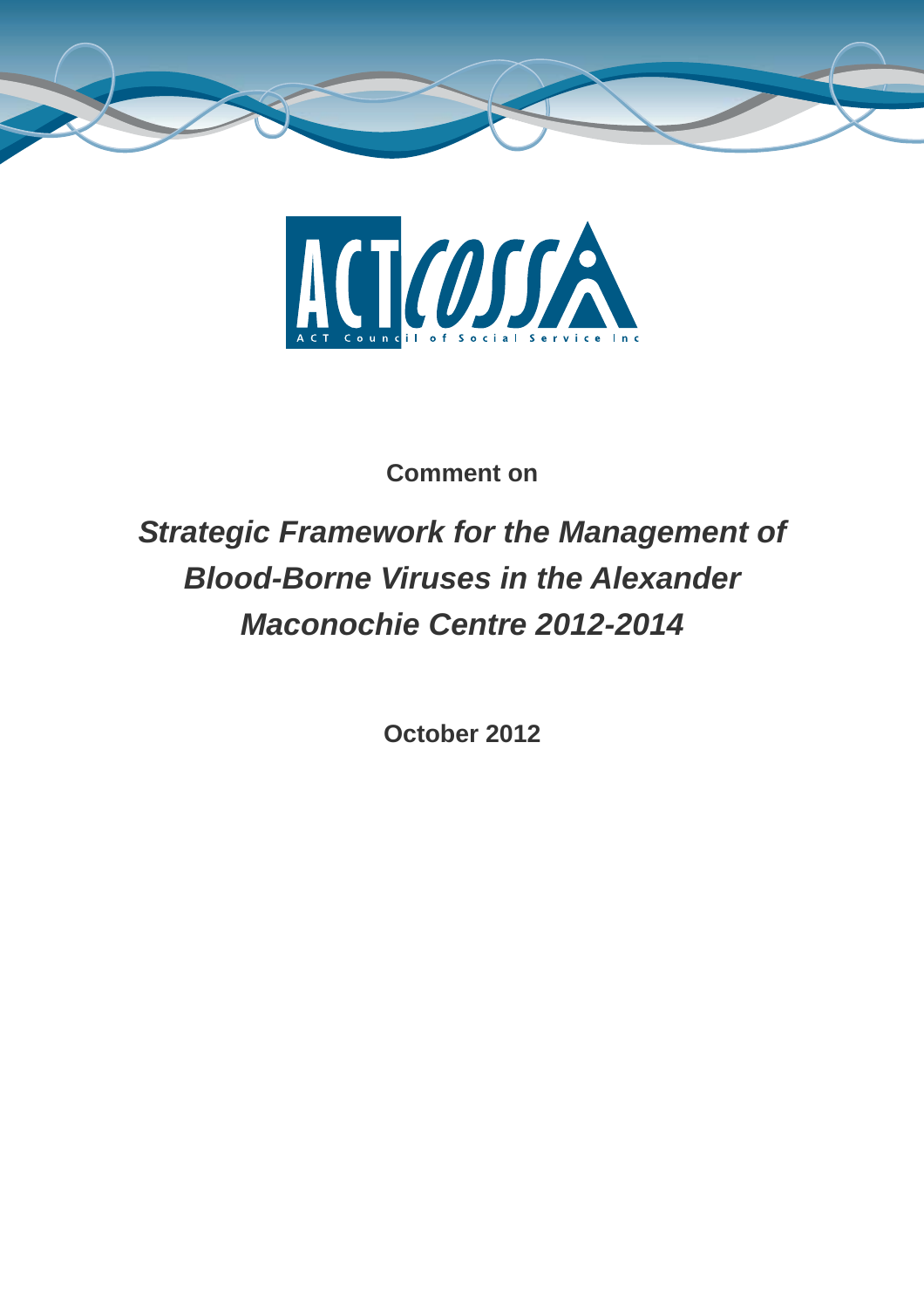## **About ACTCOSS**

ACTCOSS acknowledges Canberra has been built on the land of the Ngunnawal people. We pay respects to their Elders and recognise the strength and resilience of Aboriginal and Torres Strait Islander peoples. We celebrate Aboriginal and Torres Strait Islander cultures and ongoing contribution to the ACT community.

The ACT Council of Social Service Inc. (ACTCOSS) is the peak representative body for not-forprofit community organisations, people living with disadvantage and low-income citizens of the Territory.

ACTCOSS is a member of the nationwide COSS network, made up of each of the state and territory Councils and the national body, the Australian Council of Social Service (ACOSS).

ACTCOSS' vision is to live in a fair and equitable community that respects and values diversity and actively encourages collaborations that promote justice, equity and social inclusion.

The membership of the Council includes the majority of community based service providers in the social welfare area, a range of community associations and networks, self-help and consumer groups and interested individuals.

ACTCOSS receives funding from the ACT Government - Community Services Directorate.

ACTCOSS advises that this document may be publicly distributed, including by placing a copy on our website.

#### **Contact Details**

| Phone:           | 02 6202 7200                                          |
|------------------|-------------------------------------------------------|
| Fax:             | 02 6281 4192                                          |
| Mail:            | PO Box 849, Mawson ACT 2607                           |
| Email:           | actcoss@actcoss.org.au                                |
| Web:             | www.actcoss.org.au                                    |
| Location:        | Weston Community Hub, 1/6 Gritten St, Weston ACT 2611 |
| Director:        | Roslyn Dundas                                         |
| Deputy Director: | Kiki Korpinen                                         |
| Policy Officers: | Nadia Osman & Adele Williams                          |

October 2012

© Copyright ACT Council of Social Service Incorporated

This publication is copyright, apart from use by those agencies for which it has been produced. Non-profit associations and groups have permission to reproduce parts of this publication as long as the original meaning is retained and proper credit is given to the ACT Council of Social Service Inc (ACTCOSS). All other individuals and Agencies seeking to reproduce material from this publication should obtain the permission of the Director of ACTCOSS.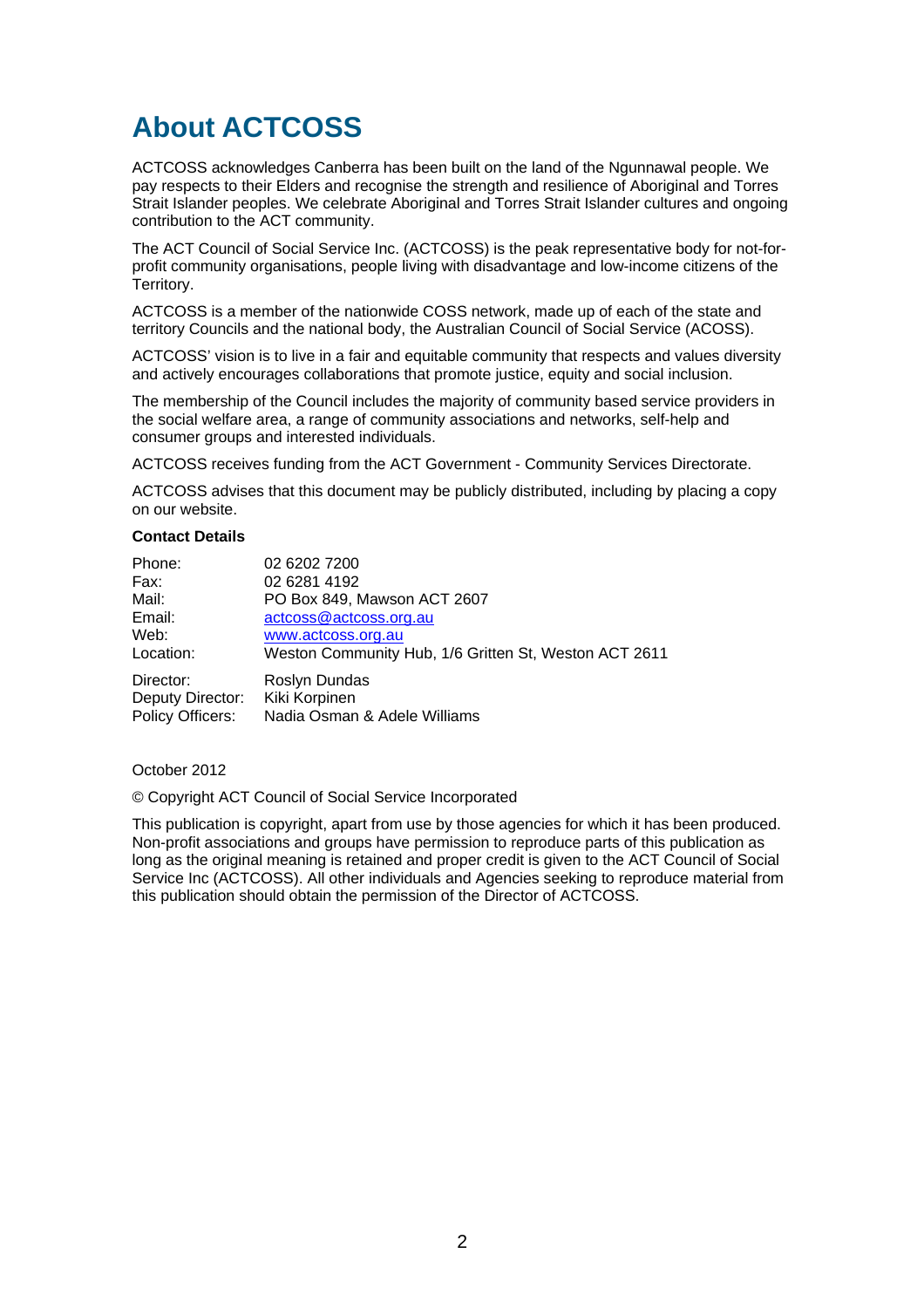### **Introduction**

ACTCOSS welcomes the opportunity to provide comment on the *Strategic Framework for the Management of Blood-Borne Viruses in the Alexander Maconochie Centre 2012-2014* ('the Framework').

ACTCOSS supports efforts to improve the management of blood-borne viruses (BBV) in a transparent and accountable manner and agrees with the majority of the suggestions put forward in the Framework.

ACTCOSS notes the submissions put forward by organisations such as the ACT Hepatitis Resource Centre (ACTHRC) and the Alcohol Tobacco and Other Drug Association ACT (ATODA) which provide comprehensive commentary on the Framework. For this reason ACTCOSS will not seek to make comment on every point in the Framework, but will focus on those particularly pertinent to the ACTCOSS purpose. ACTCOSS recognises the Women's Centre for Health Matters (WCHM) and the Women and Prisons Group (WAP) for their valuable contribution to this comment.

#### **Needle and Syringe Program (NSP)**

ACTCOSS welcomes the provision of regulated sterile injecting equipment in the AMC in the form of a 'one-for-one' needle and syringe program (NSP).

The *Corrections Management Act 2007,* the legislation which governs the operation of the AMC, states

(a) detainees must have a standard of health care equivalent to that available to other people in the  $ACT.<sup>1</sup>$ 

NSPs have been found to considerably reduce the rate of blood-borne virus transmission among people who inject drugs<sup>2</sup>, and have been available in the wider ACT community for a number of years. Providing detainees with safe injecting equipment is not only a matter of equity, but is also a matter of public health, given the majority of detainees will return to the borader community at some point.

ACT Human Rights Commissioner Helen Watchirs has welcomed the introduction of a NSP in the AMC, stating the lack of a NSP could be seen as inhumane under the Human Rights Act. $3$  Human Rights are an important and contentious issue for prisons around the world. Including a NSP in the AMC places the ACT at the forefront of Human Rights for detainees and sets a precedent for responsible treatment of prisoners and the practice of working within a Human Rights framework.

l

<sup>1</sup> *Corrections Management Act 2007*, ACT, p.42.

<sup>2</sup> Public Health Association of Australia, *Presentation for 2011 NSW NSP Workers Forum*, accessed 29 October 2012, < http://www.phaa.net.au/documents/111017\_NSW%20NSP%20Workers%20Forum-PHAA%20NSP%20in%20AMC%20Project.pdf>.

<sup>3</sup> L Willis, 'Needle exchange trial "bold move"', *The Canberra Times*, 15 August 2012, <http://www.abc.net.au/news/2012-08-15/needle-exchange-trial-bold-move/4200924>.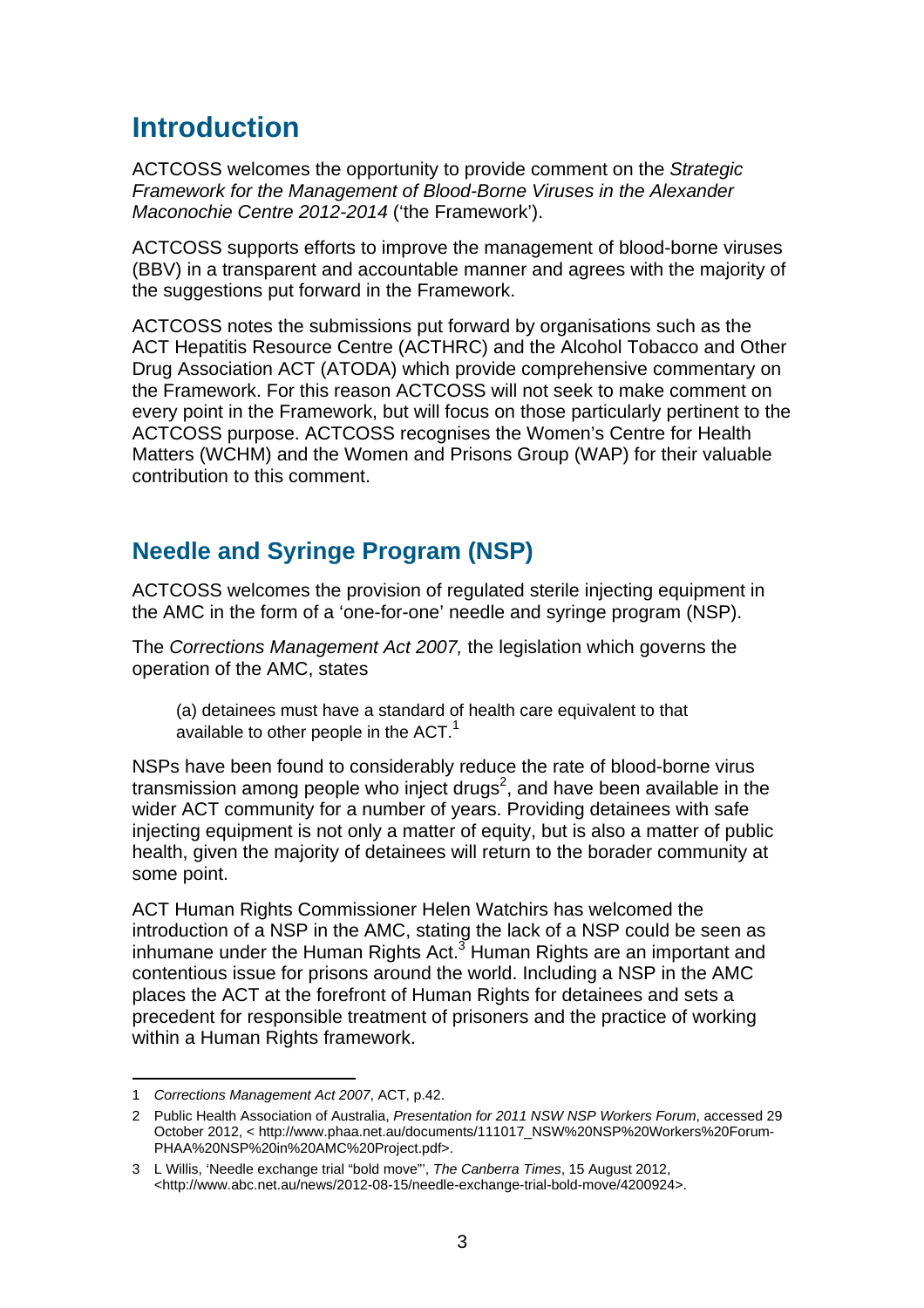As noted in the submission by the Alcohol, Tobacco and Other Drug Association (ATODA), the roll out of an NSP is an expert health matter which is best dealt with by health officials. The responsibility of implementing the program should also be left to health professionals.

#### **Workforce development**

Comprehensive education and training on BBV transmission and infection control procedures is vital, and ACTCOSS supports this measure as part of the Framework. Not only should new staff be trained in these areas, but continuing and refresher education for all staff is imperative.

Furthermore, ACTCOSS notes the importance of non-government service providers in providing continuity of care to detainees once they exit the prison, and recommends this training and education be delivered jointly for government and non-government agencies in order to provide seamless service to detainees as they move through the system.

ACTCOSS recommends a 'gender sensitivity' component be included in the section on workforce development. Female detainees often have differing needs from those of the males, and as such, should be addressed appropriately.

### **Throughcare**

Throughcare is the term given to the integrated and collaborative approach to reducing the risks of re-offending through the provision of support and services to people during and after their time in gaol.

Throughcare is necessary in order to support successful reintegration of offenders into the community after release from prison, as "the high and growing social and financial cost of imprisonment makes it imperative to put in place a coordinated support system to reduce re-offending and return to prison."<sup>4</sup> A collaborative approach creates the opportunity to build relationships, identify service gaps and plan ways to work together to best meet the needs of prisoners.

Throughcare has been of concern to ACTCOSS for some time, as the need to for Throughcare services was identified early in the planning for the AMC. ACTCOSS notes the new Throughcare Program which will shortly be running at the AMC, and recommends the Framework link in with this program as a matter of priority. Case management and exit planning need to begin from the time prisoners enter correctional facilities. Pre-arranged mental health and AoD support, discharge planning and transitional care are particularly vital. Access to appropriate housing is also essential to lessening the risk of recidivism.*<sup>5</sup>*

 $\overline{a}$ 4 ACT Government Chief Minister and Cabinet, *Extending Throughcare for Offenders,* accessed 20 October 2012, <http://www.cmd.act.gov.au/policystrategic/throughcare>.

<sup>5</sup> ACT Council of Social Service, *Submission on the Alexander Maconochie Centre Review*, September 2010.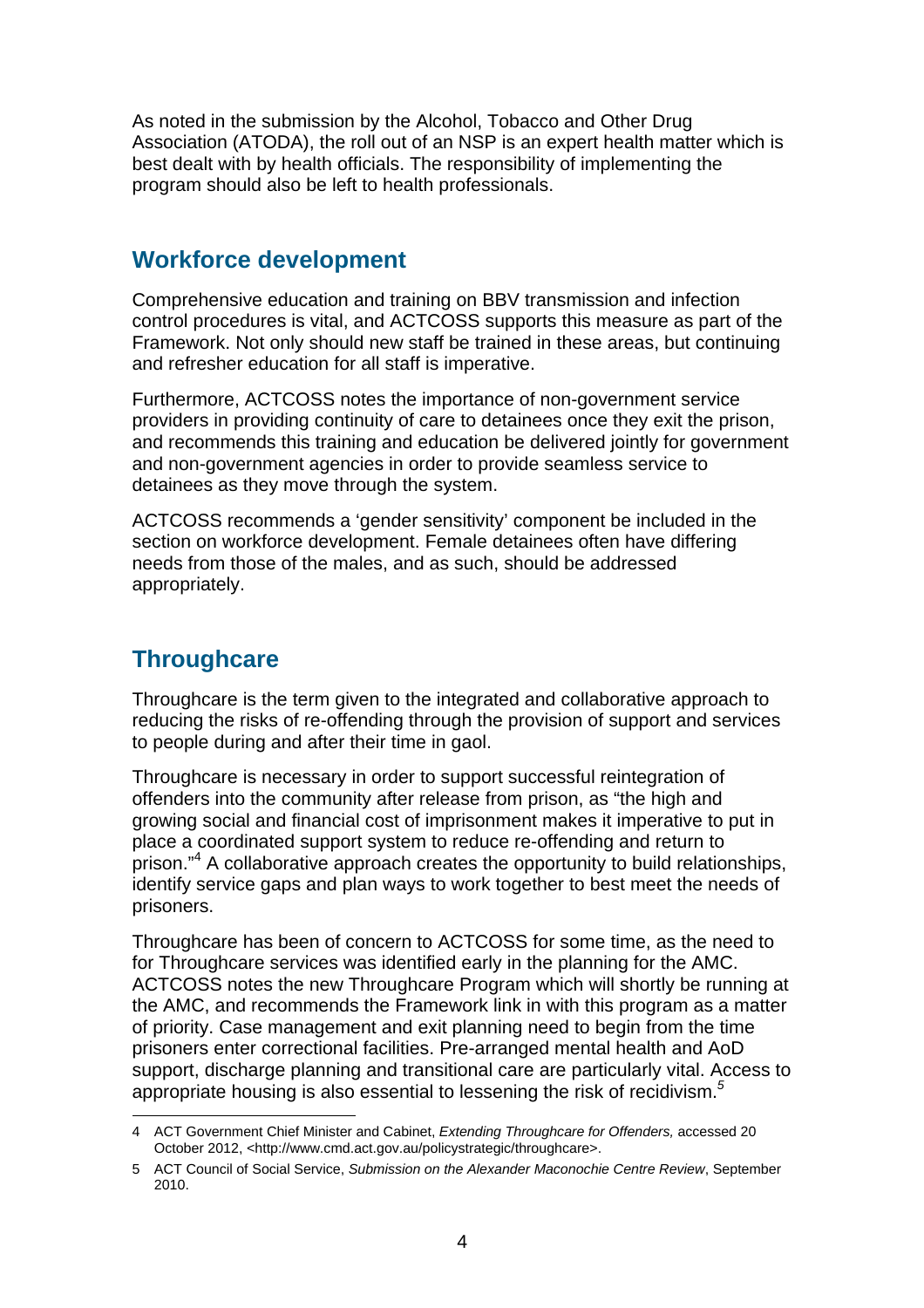ACTCOSS refers to the submission put forward by ATODA which highlights examples of good practice in the area of collaboration for Throughcare planning.

#### **Principle 2: Partnership Approach**

ACTCOSS welcomes the guiding principles underpinning the Framework, in particular Principle 2 which notes a partnership approach between

government, community organisations, the medical, health care and scientific communities, researchers and people affected by blood-borne viruses.<sup>6</sup>

As issues relating to blood-borne viruses and drug use are much broader than only being a health issue, there is a strong need for a holistic approach in Throughcare planning. Organisations which may not be considered 'traditional' may have relationships with people who are affected by BBV, or a drug users, and so it is vital they are considered in this partnership approach the Framework is taking. In particular, peer-support models such as the Women And Prisons group (WAP) can provide valuable insight into the broader issues their members may be facing.

#### **Gendered issues**

As a minority group within the AMC, female detainees have their own requirements and needs, which may differ greatly from those of the men. ACTCOSS recommends the Framework be revised to incorporate a more gendered lens.

The Framework makes note of improving access to services and education as part of the management of BBV in the AMC, however anecdotally ACTCOSS has become aware such services are already not readily available for women detainees, due to their being a minority and operational issues.

Given the reference in the Framework to there being a higher prevalence of Hepatitis C in women's groups in prison<sup>7</sup>, it is especially important women in the AMC have access to services to reduce the rates of BBV in the female population.

In terms of evaluation, as mentioned in the Framework, ACTCOSS recommends data be disaggregated into gender, otherwise there is the risk of any evidence of women's experiences in BBV management being 'lost' in the collection of overall data.

l 6 ACT Health Directorate, *Strategic Framework for the Management of Blood-Borne Viruses in the Alexander Maconochie Centre 2012-2014*, Draft 15 August 2012, p. 5.

<sup>7</sup> ibid, p.7.